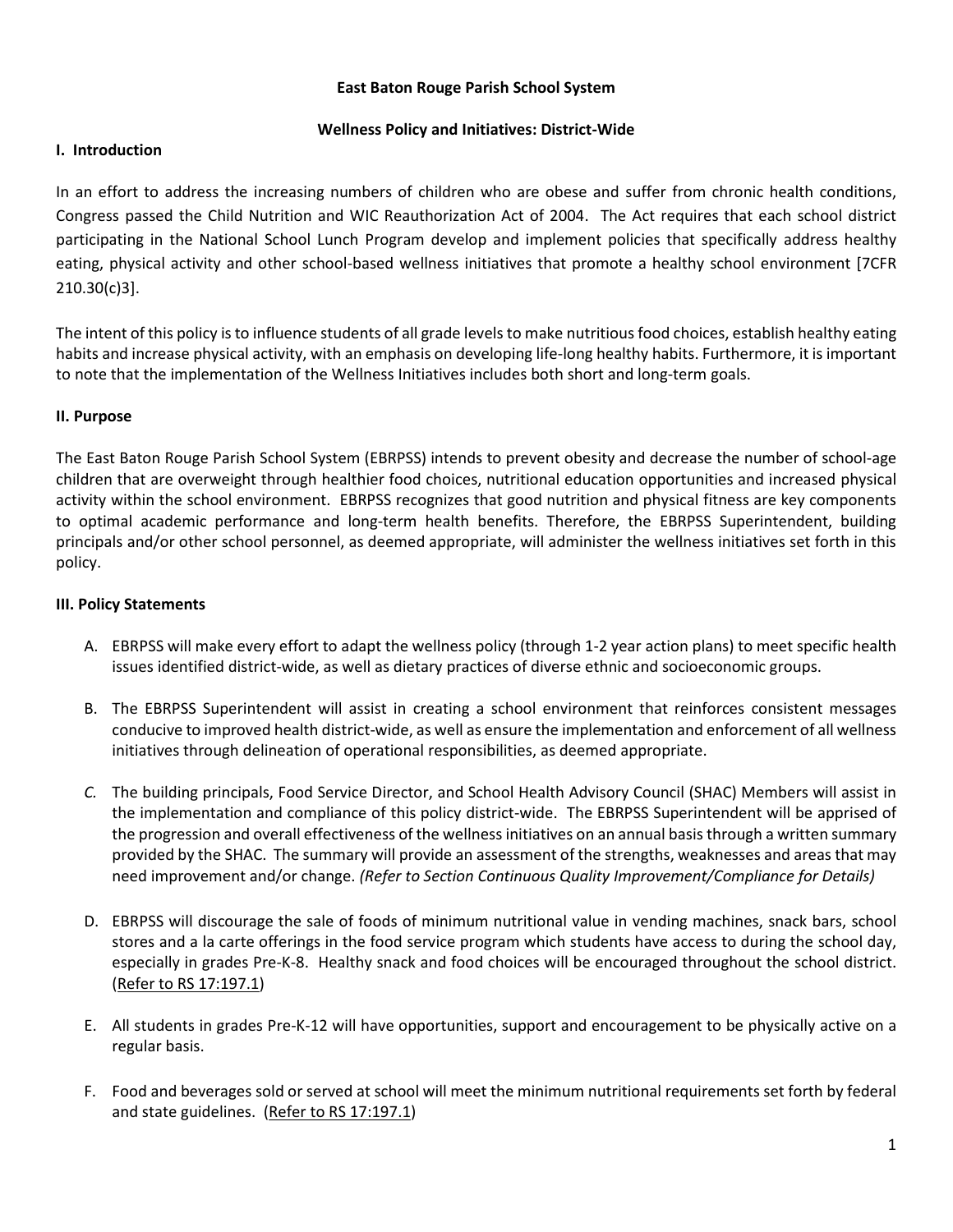- G. EBRPSS will provide nutrition education and physical education to develop and foster life-long habits of healthy eating and physical activity, and will establish linkages between health education, school health services, school meal programs and related school community services and resources.
- H. The Food Service Director, in collaboration with district-wide Food Service Managers will make every effort to provide students with access to a variety of affordable, nutritious and appealing foods that meet the health and nutritional needs of all students, as well as meet the minimal nutritional requirements set by state and federal regulations.
- I. The building principals will work collaboratively with the EBRPSS Food Service Director to ensure compliance with USDA guidelines for foods sold or served during the school day. The Food Service Director will serve as a resource for the principals in monitoring for compliance of these Wellness Initiatives, as well as assist in the communication of findings to the SHAC.
- J. All agreements with food or vending companies to sell foods or beverages in any school must contain only items found on the Pennington Biomedical Center Vending Snacks Recommended Criteria. This listing is updated by Pennington periodically and should be checked at least quarterly to determine that most recent version is being used. Agreements and contracts will consider the district-wide wellness initiatives, all local, state and federal nutritional recommendations, as well as school economic factors.
- K. The EBRPSS has policy in place regarding the presence and use of tobacco on school grounds and at school functions. Because tobacco is the leading cause of preventable death, disease, and disability, the East Baton Rouge Parish School Board shall provide a 100% tobacco-free school environment. Primary responsibility for tobacco-free communication and education is developed and maintained by *I CARE*—the EBRPSS's safe and drugfree program. *I CARE* specialists are deployed to every school campus and are available throughout the school year for services and education to each school.
- L. The EBRPSS will establish a local SHAC comprised of individuals representing the community and school system to oversee the implementation of district-wide wellness initiatives and to serve as a resource for all schools as it relates to health, safety and wellness within the school environment.

## **IV. EBRPSS School Health Advisory Council (SHAC)**

EBRPSS will appoint a SHAC to implement the Wellness Initiatives district-wide, with the primary goal of enhancing, maintaining and improving the health and well-being of all students (based on Revised Statute 17:17D, enacted in the 2009 Regular Session of the Louisiana Legislature). The EBRPSS will maintain the SHAC to assist in fostering a healthy learning environment through the implementation of the guidelines set forth within this policy, as well as serving as a resource for all schools. The SHAC will meet monthly until the Wellness Initiatives are fully operational, after which the committee will meet, at minimum, quarterly.

Short-term goals for the SHAC include the establishment of sub-committees and/or work groups for special wellness and health projects (action plans will be created with a timeline of 1-2 years, depending on the scope of work); the members of each sub-group will be determined based on special interests and expertise of individuals.

SHAC members will represent the school and the community, and will include, but not be limited to parents, students, cafeteria managers, health and physical education teachers, other teachers, school nurses, curriculum/instructional representation, school board members, principals and students.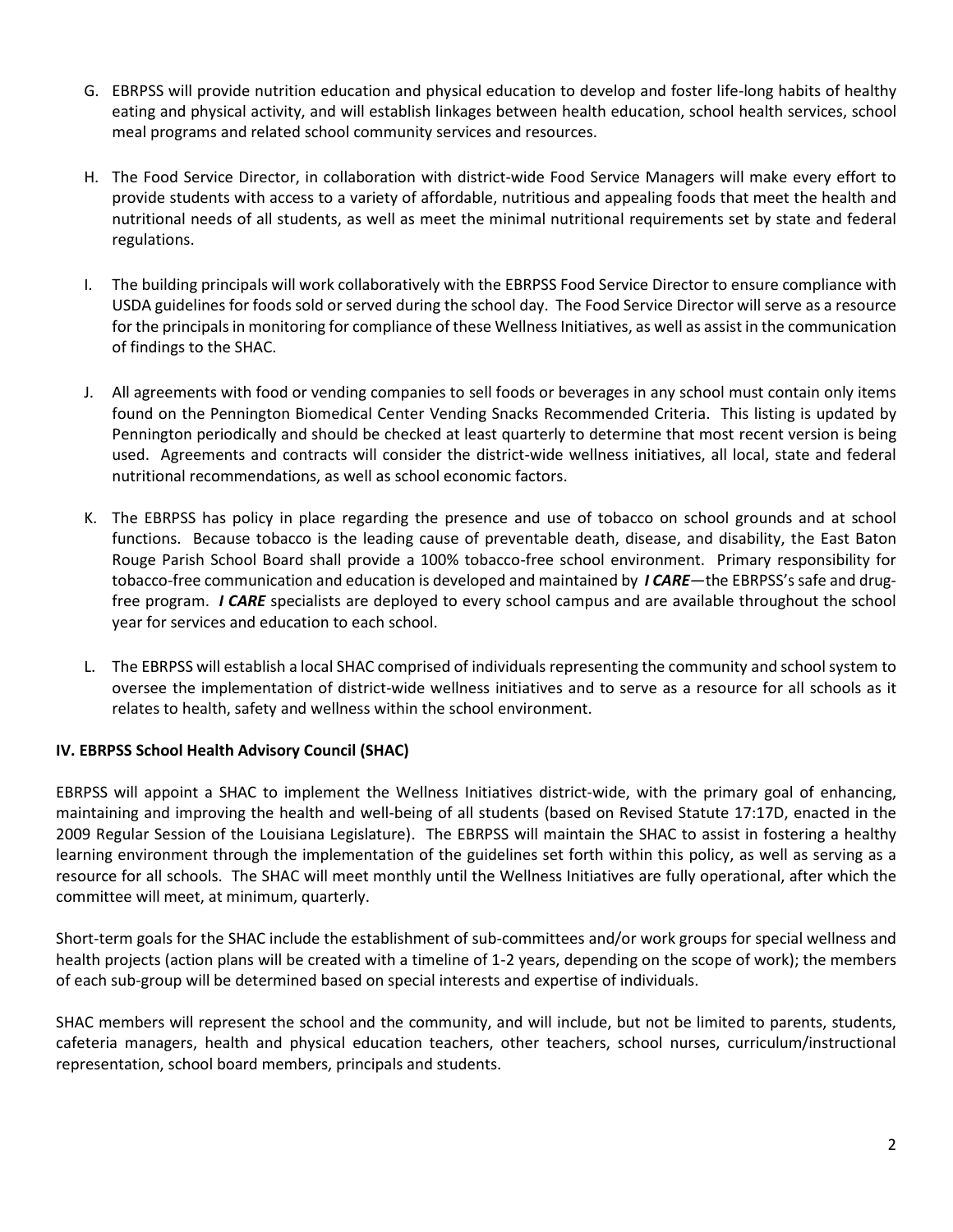The Council's functions will include, but not be limited to the following:

- Overall operational responsibility, as assigned to select areas for implementation and compliance with wellness policy
- Active participation in committee meetings through open discussion and feedback
- Participation in district wide surveys and assessments, as needed, for the purposes of obtaining information for improved outcomes in the EBRPSS wellness initiatives
- Identification of any regulatory changes, on both the state and federal level, that directly impact the wellness initiatives
- Development, revision and updating of wellness policy to ensure compliance with state standards and mandates that reflect current best practices
- Advocacy for all schools to participate in wellness activities adopted by EBRPSS
- Reviewing, monitoring and reporting on the overall effectiveness of the district-wide wellness initiatives
- Advising Health Centers in Schools relative to the operation of the school-based health centers and school nursing program
- Reviewing data from the school system and external providers and making suggestions concerning partnerships with entities who can provide services to the students in EBRPSS
- Formation of a sub-committee to review quality improvement initiatives for Health Centers in Schools at a parish level that may include some members from the school building level
- Suggesting other needed subcommittees as future projects and ideas are formed

## **V. Nutrition Requirements**

# **School Nutritional Education:**

- 1. EBRPSS district leadership will oversee the integration of nutrition education into the overall Health and Safety instructional programs, as directed by the Louisiana Department of Education (LDOE) and the Comprehensive Health Education Act. District leadership will collaborate with Student Health Services and the SHAC to enhance district-wide programs related to the nutrition and health education components. Since the Office of Curriculum and Instruction will ensure compliance with state mandates taught in the classroom, this policy will address general recommendations and strategies that will promote healthy eating behaviors.
- 2. The primary goal of nutritional education in grades Pre-K-12 is to assist students to adopt eating behaviors that will promote health and reduce the risk for disease. EBRPSS advocates the following educational strategies that promote awareness of healthy choices in all grade levels. Nutritional education can occur through a variety of methods, in addition to sequential and structured classroom instruction.
	- a. Promote and reinforce nutritional and health messages throughout environment by:
		- Displaying visual posters and signage in classrooms, cafeterias and hallways that enhance health messages
		- Assuming proactive role in communicating health messages
		- Promoting concept of Five-Two-One-Almost None+10 (5-2-1-0+10) as component of nutritional counseling in the school nursing and school-based health centers
		- Displaying nutritional information about available menu foods and provide opportunities to practice food analysis and selection skills learned in classroom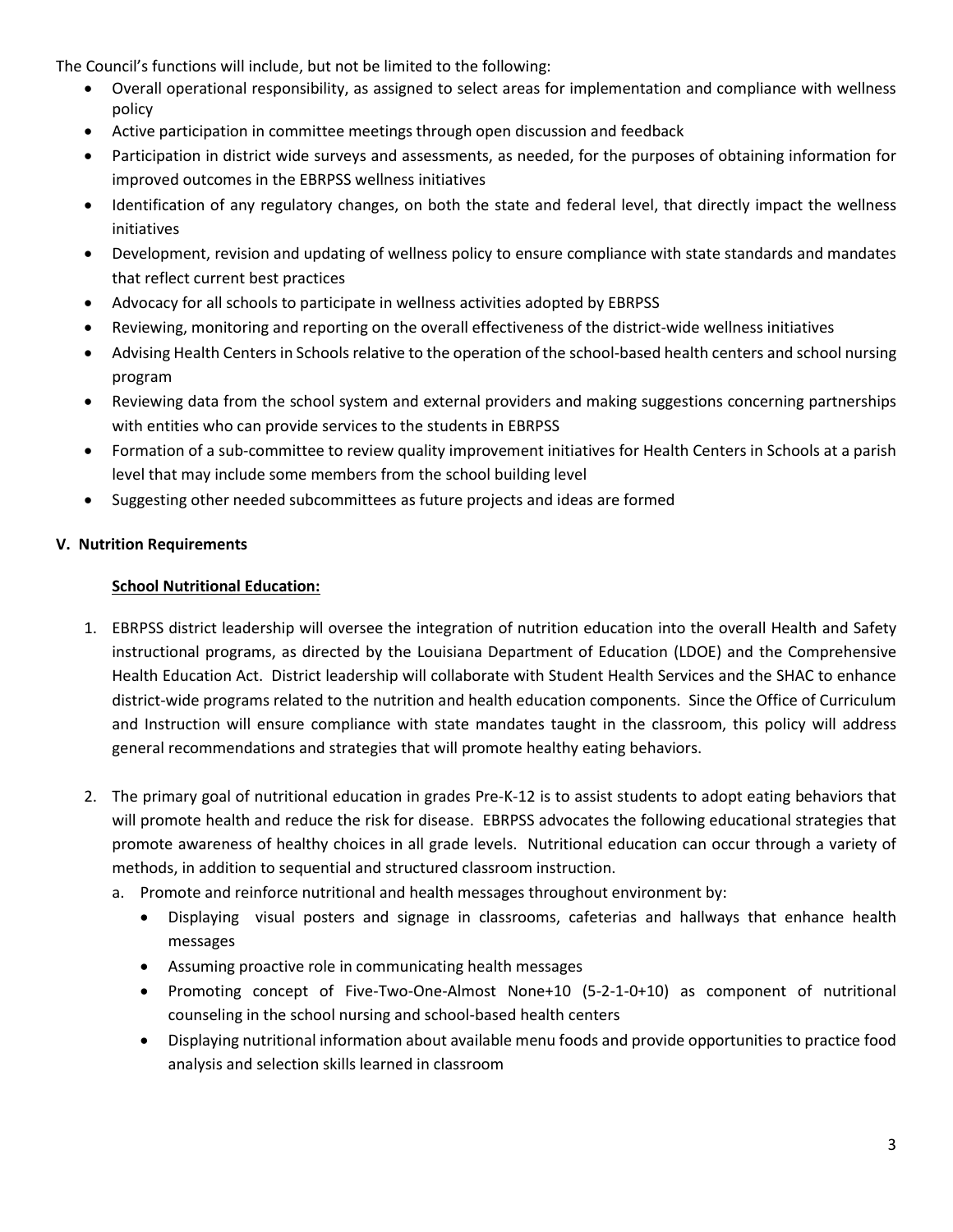- Involving students in the creation of health promotion message boards and motivational posters as they relate to health, nutrition, and physical activity
- Obtaining continuous student feedback on new menu items
- b. Consider cultural diversity when developing lesson plans regarding nutrition; allow students to discuss cultural preferences/differences.
- c. Make nutrition and physical education fun and participatory through access of free computer-based interactive games. Compact Disc interactive nutritional and health promotion lessons can be accessed from various websites (see the list at the end of this document).
- d. Integrate and coordinate planned school menus with nutrition and physical education visual messages.
- e. Provide nutritional counseling to students who are at risk and/or over weight by having school nurses and school based health center personnel consistently promote the 5-2-1-0+10 concept district-wide. Also, provide parents with nutritional health information during parent conferences, student health fairs and oneon-one counseling.
- f. Provide access to healthy food choices on school menus.
- g. Make available nutritional analysis of school food choices, whenever possible.
- h. Increase parental awareness of health promotion activities, school wellness policies and initiatives through school district website(s) and Health Centers in Schools website, school newsletters, presentations at parent meetings and student-related health fairs.
- 3. To be in compliance with the LDOE requirements, EBRPSS will ensure:
	- a. Students in grades Pre-K-5 will receive a weekly nutritional component as part of the district's curricular offerings
	- b. Students in grades Pre-K-8 will receive instruction in health and nutrition at least annually
	- c. Students in grades Pre-K-12 will receive instruction on nutritional choices, food classifications and appropriate nutritional behaviors
	- d. Students in grades 9-12 will receive health education that includes a nutritional component multiple times in the high school years
	- e. A nutritional education needs assessment will be conducted periodically to determine the basis of the health/nutrition curriculum component; input will be sought from district leadership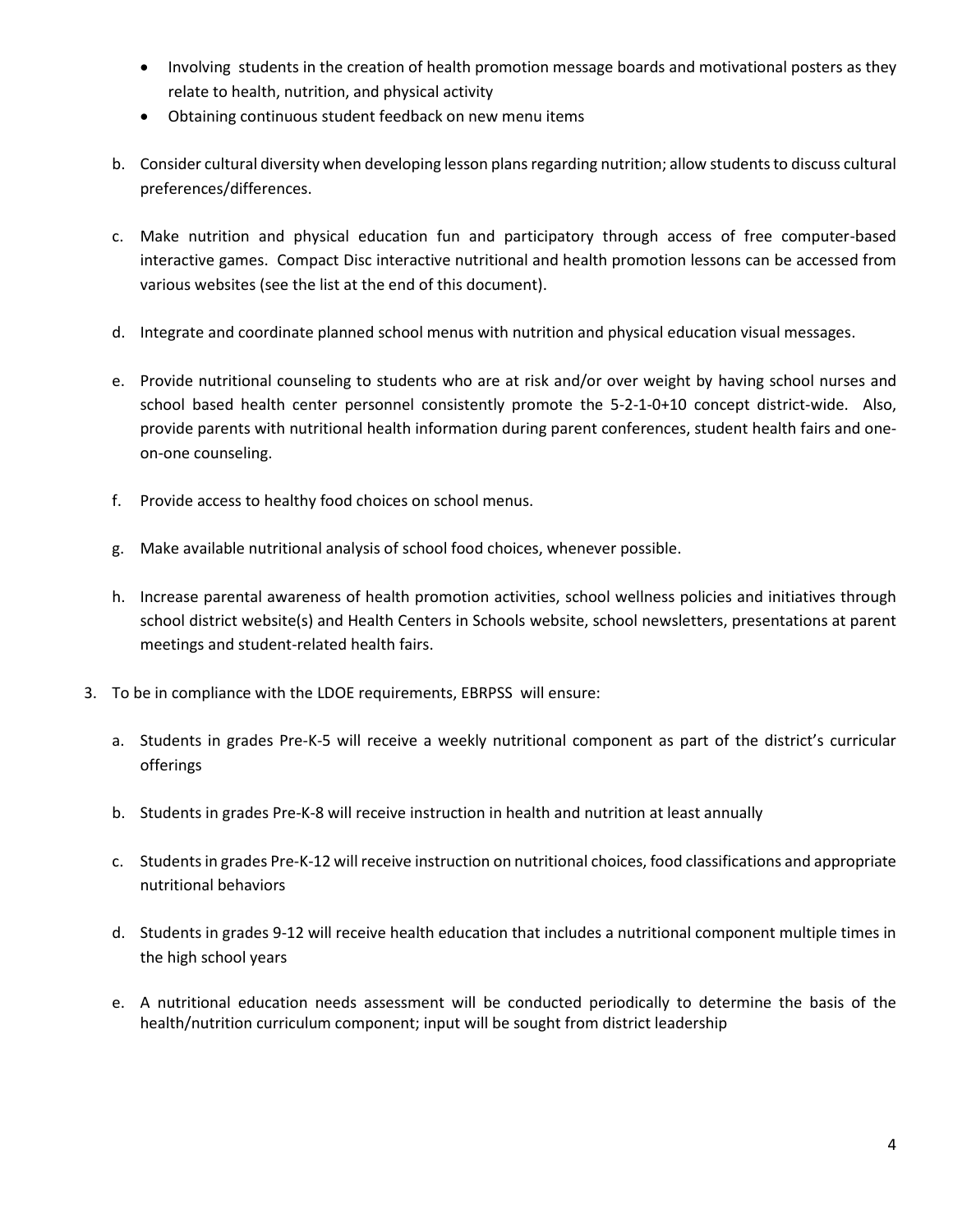### **School Meals**

Our school district is committed to serving healthy meals to children, with plenty of fruits, vegetables, whole grains, and fat-free and low-fat milk; moderate in sodium, low in saturated fat, and zero grams *trans* fat per serving (nutrition label or manufacturer's specification); and to meet the nutrition needs of school children within their calorie requirements. The school meal programs aim to improve the diet and health of school children, help mitigate childhood obesity, model healthy eating to support the development of lifelong healthy eating patterns, and support healthy choices while accommodating cultural food preferences and special dietary needs.

All schools within the district participate in USDA child nutrition programs, including the National School Lunch Program (NSLP), the School Breakfast Program (SBP), and after school snacks. Additionally *Federal child nutrition programs in which the district participates are the Fresh Fruit and Vegetable Program (FFVP) in specific high poverty elementary schools, the Summer Food Service Program (SFSP), and the Supper programs for schools offering afterschool tutorial programs.* The district also operates additional nutrition-related programs and activities including *Farm to School programs, school gardens, Breakfast in the Classroom, and Grab 'n' Go Breakfast*. All schools within the district are committed to offering school meals through the NSLP and SBP programs, and other applicable federal child nutrition programs, that:

- Are accessible to all students
- Are appealing and attractive to children
- Are served in clean and pleasant settings
- Meet or exceed current nutrition requirements established by local, state, and federal statutes and regulations (The district offers reimbursable school meals that meet [USDA nutrition standards.](http://www.fns.usda.gov/school-meals/nutrition-standards-school-meals))
- Promote healthy food and beverage choices using at least ten of the followin[g Smarter Lunchroom techniques:](http://smarterlunchrooms.org/ideas)
- − Whole fruit options are displayed in attractive bowls or baskets (instead of chafing dishes or hotel pans)
- Sliced or cut fruit is available daily
- Daily fruit options are displayed in a location in the line of sight and reach of students
- − All available vegetable options have been given creative or descriptive names
- Daily vegetable options are bundled into all grab and go meals available to students
- − All staff members, especially those serving, have been trained to politely prompt students to select and consume the daily vegetable options with their meal
- White milk is placed in front of other beverages in all coolers
- − Alternative entrée options such as boxed salads are provided 2-3 times a week in secondary schools
- − A reimbursable meal can be created in any service area available to students
- Student surveys and taste testing opportunities are used in menu development
- School announcements are used to promote and market menu options

### Menus

- Menus will be posted on the district website and available on Nutrislice, a free cell telephone application.
- Parents and students have the option to download a menu app to view the menu, nutrient content, photos, carbohydrate counts and information about allergens
- Menus will be created/reviewed by a Registered Dietitian or other certified nutrition professional
- School meals are administered by a team of child nutrition professionals
- The district child nutrition program will accommodate students with special dietary needs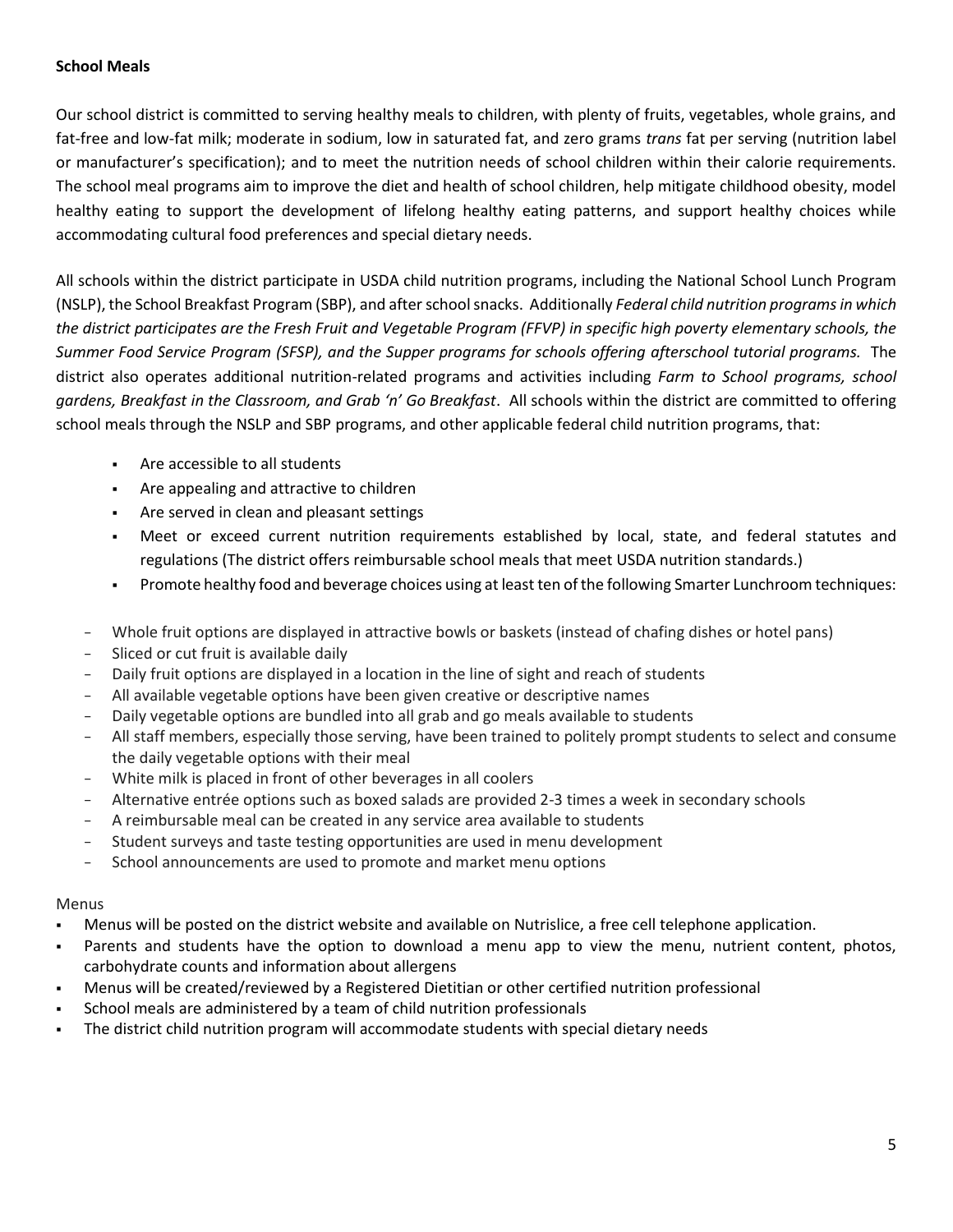- CNP staff recommends that students be allowed at least 10 minutes to eat breakfast and at least 20-30 minutes to eat lunch, counting from the time they have received their meal and are seated. Students are served lunch at a reasonable and appropriate time of day. Each principal schedules meal service times.
- A recommendation for the lunch meal to follow the recess period will be made to better support learning and healthy eating
- Participation in federal child nutrition programs will be promoted among students and families to help ensure that families know what programs are available in their children's school

### **Staff Qualifications and Professional Development**

All school nutrition program directors, managers, and staff will meet or exceed hiring and annual continuing education/training requirements in the [USDA Professional Standards for Child nutrition Professionals.](http://www.fns.usda.gov/sites/default/files/CN2014-0130.pdf) These school nutrition personnel will refer to the [Guide to Professional Standards for School Nutrition Programs](https://www.fns.usda.gov/tn/guide-professional-standards-school-nutrition-programs) to search for training that meets their learning needs.

### **Water**

To promote hydration, free, safe, unflavored drinking water will be available to all students throughout the school day\* and throughout every school campus\*. The district will make drinking water available where school meals are served during mealtimes*.* Drinking fountains will be maintained on a regular basis to ensure good hygiene standards.

### **Competitive Foods and Beverages**

The district is committed to ensuring that all foods and beverages available to students on the school campus\* during the school day\* support healthy eating. The foods and beverages sold and served outside of the school meal programs (i.e., "competitive" foods and beverages) will meet guidelines on the <u>Pennington List</u> located at the <u>Louisiana Fitkids Website</u>.

Smart Snacks aim to improve student health and well-being, increase consumption of healthful foods during the school day and create an environment that reinforces the development of healthy eating habits.

## **Celebrations and Rewards**

All foods offered on the school campus will meet *or exceed state nutrition standards,* including through:

- 1. Celebrations and parties. The district will provide a list of healthy party ideas to parents and teachers, including nonfood celebration ideas. Healthy party ideas are available from the [Alliance for a Healthier Generation](https://www.healthiergeneration.org/take_action/schools/snacks_and_beverages/celebrations/) and from the [USDA.](http://healthymeals.nal.usda.gov/local-wellness-policy-resources/wellness-policy-elements/healthy-celebrations)
- 2. Classroom snacks brought by parents. The District will provide to parents a list of foods and beverages that meet Smart [Snacks](https://www.healthiergeneration.org/live_healthier/eat_healthier/alliance_product_navigator/browse_products/?product_category_id=720) nutrition standards.
- 3. Rewards and incentives. The District will provide teachers and other relevant school staff a list of alternative ways to [reward children.](https://www.healthiergeneration.org/take_action/schools/snacks_and_beverages/non-food_rewards/) Foods and beverages will not be used as a reward, or withheld as punishment for any reason, such as for performance or behavior.

### **Fundraising**

Foods and beverages that meet or exceed the USDA Smart Snacks in Schools nutrition standards may be sold through fundraisers on the school campus\* during the school day\*. The District will make available to parents and teachers a list of healthy fundraising ideas [*examples from the [Alliance for a Healthier Generation](https://www.healthiergeneration.org/take_action/schools/snacks_and_beverages/fundraisers/) and th[e USDA](http://healthymeals.nal.usda.gov/local-wellness-policy-resources/wellness-policy-elements/healthy-fundraising)*].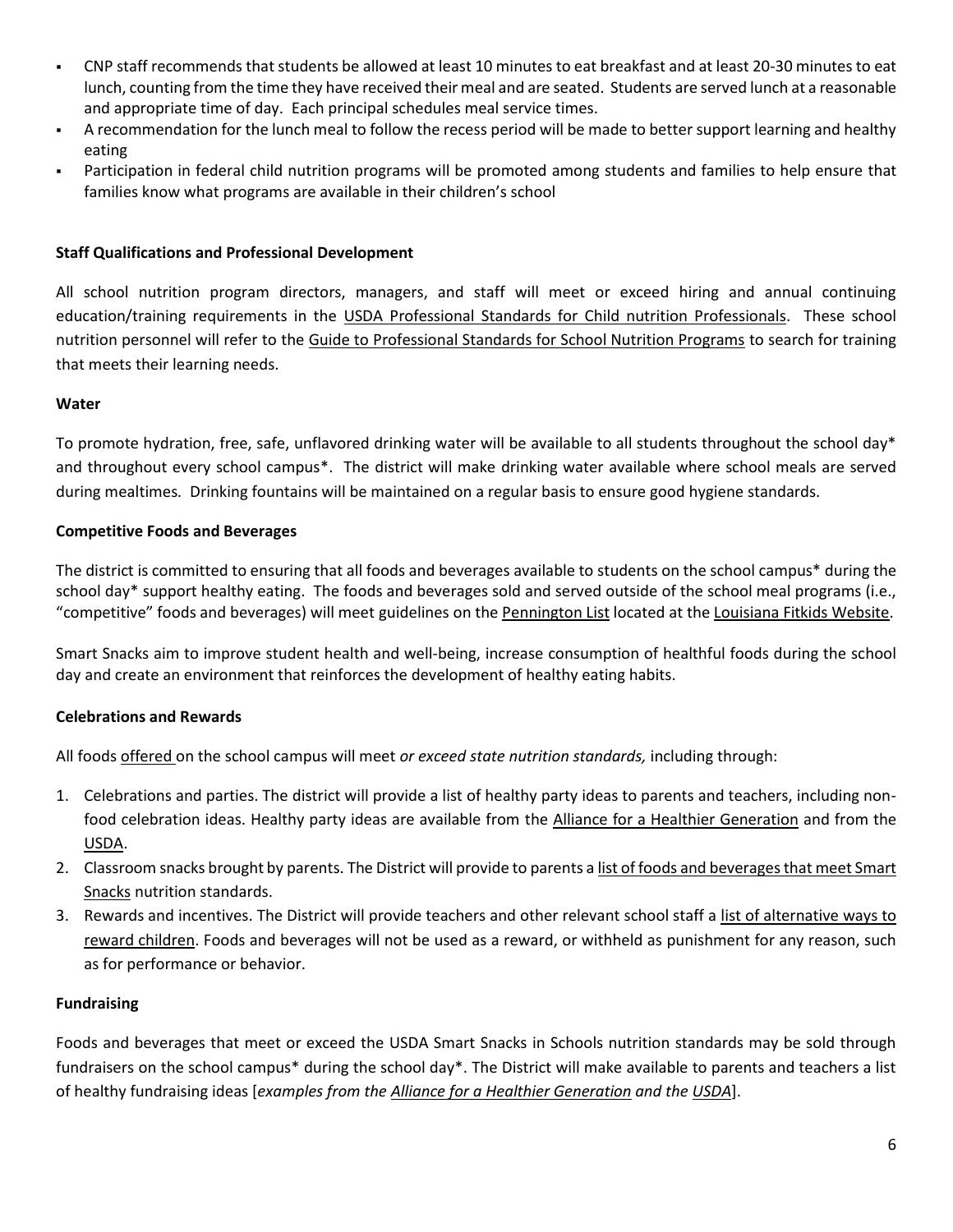Non-Food Fundraisers:

- *Walk-a-thons, Jump Rope for Heart, fun runs, etc.*
- *Fundraising during school hours will sell only non-food items or foods and beverages that meet or exceed the Smart Snacks (Pennington list) nutrition standards.*

## **Nutrition Promotion**

Nutrition promotion and education positively influence lifelong eating behaviors by using evidence-based techniques and nutrition messages, and by creating food environments that encourage healthy nutrition choices and encourage participation in school meal programs. Students and staff will receive consistent nutrition messages throughout schools, classrooms, gymnasiums, and cafeterias. Nutrition promotion also includes marketing and advertising nutritious foods and beverages to students and is most effective when implemented consistently through a comprehensive and multichannel approach by school staff, teachers, parents, students and the community.

The District will promote healthy food and beverage choices for all students throughout the school campus, as well as encourage participation in school meal programs. This promotion will occur through at least:

- Implementing at least ten or more evidence-based healthy food promotion techniques through the school meal programs using [Smarter Lunchroom techniques;](http://smarterlunchrooms.org/ideas) and
- Ensuring 100% of foods and beverages promoted to students meet the USDA Smart Snacks in School nutrition standards. Additional promotion techniques that the District and individual schools may use are available at the [Alliance for a Healthier Generation website.](https://foodplanner.healthiergeneration.org/)

### **Nutrition Education**

The District will teach, model, encourage and support healthy eating by all students. Schools will provide nutrition education and engage in nutrition promotion that:

- Is designed to provide students with the knowledge and skills necessary to promote and protect their health;
- Is part of not only health education classes, but also integrated into other classroom instruction through subjects such as math, science, language arts, social sciences and elective subjects;
- Includes enjoyable, developmentally-appropriate, culturally-relevant and participatory activities, such as cooking demonstrations or lessons, promotions, taste-testing, farm visits and school gardens;
- Promotes fruits, vegetables, whole-grain products, low-fat and fat-free dairy products and healthy food preparation methods;
- Emphasizes caloric balance between food intake and energy expenditure (promotes physical activity/exercise);
- Links with school meal programs, cafeteria nutrition promotion activities, school gardens, Farm to School programs, other school foods and nutrition-related community services;
- Teaches media literacy with an emphasis on food and beverage marketing; and
- Includes nutrition education training for teachers and other staff.
- *All health education teachers will provide opportunities for students to practice or rehearse the skills taught through the health education curricula (meets Healthy Schools Program Silver/Gold-level criteria).]*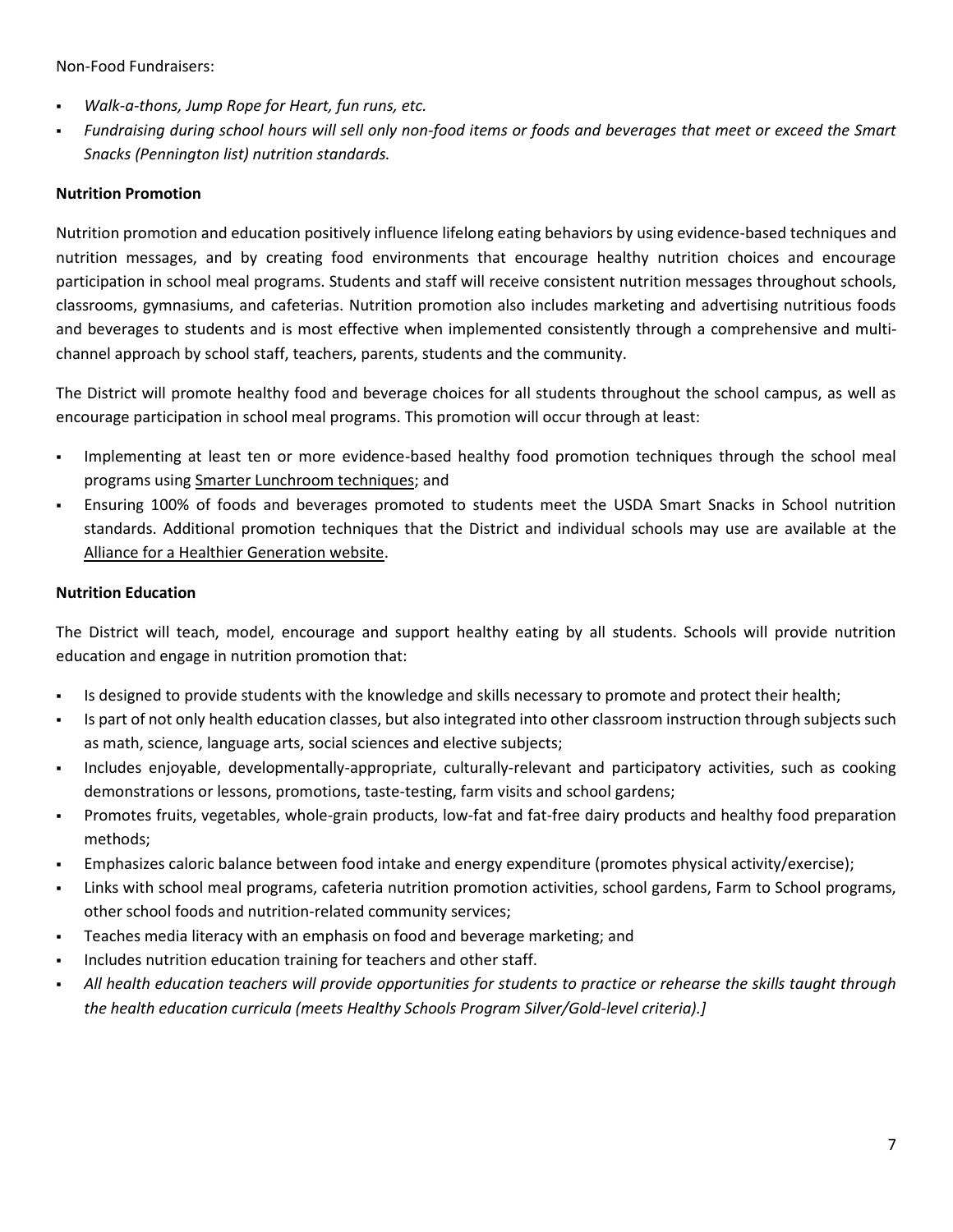## **Essential Healthy Eating Topics in Health Education**

The District will include in the health education curriculum a minimum of 12 of the following essential topics on healthy eating:

- Relationship between healthy eating and personal health and disease prevention
- **Food guidance from [MyPlate](http://www.choosemyplate.gov/)**
- Reading and using FDA's nutrition fact labels
- Eating a variety of foods every day
- Balancing food intake and physical activity
- Eating more fruits, vegetables and whole grain products
- Choosing foods that are low in fat, saturated fat, and cholesterol and do not contain *trans* fat
- Choosing foods and beverages with little added sugars
- **Eating more calcium-rich foods**
- Preparing healthy meals and snacks
- Risks of unhealthy weight control practices
- Accepting body size differences
- **Food safety**
- Importance of water consumption
- Importance of eating breakfast
- Making healthy choices when eating at restaurants
- Eating disorders
- [The Dietary Guidelines for Americans](https://www.choosemyplate.gov/dietary-guidelines)
- Reducing sodium intake
- Social influences on healthy eating, including media, family, peers and culture
- How to find valid information or services related to nutrition and dietary behavior
- How to develop a plan and track progress toward achieving a personal goal to eat healthfully
- Resisting peer pressure related to unhealthy dietary behavior
- **Influencing, supporting, or advocating for others' healthy dietary behavior**

### **Food and Beverage Marketing in Schools**

The District is committed to providing a school environment that ensures opportunities for all students to practice healthy eating and physical activity behaviors throughout the school day while minimizing commercial distractions. The District strives to teach students how to make informed choices about nutrition, health and physical activity. These efforts will be weakened if students are subjected to advertising on District property that contains messages inconsistent with the health information the District is imparting through nutrition education and health promotion efforts. It is the intent of the District to protect and promote student's health by permitting advertising and marketing for only those foods and beverages that are permitted to be sold on the school campus, consistent with the District's wellness policy.

Any foods and beverages marketed or promoted to students on the school campus\* during the school day\* will meet or exceed the *state nutrition standards for Smart Snacks,* such that only those foods that comply with or exceed those nutrition standards are permitted to be marketed or promoted to students.

Food and beverage marketing is defined as advertising and other promotions in schools. Food and beverage marketing often includes an oral, written, or graphic statements made for the purpose of promoting the sale of a food or beverage product made by the producer, manufacturer, seller or any other entity with a commercial interest in the product.<sup>1</sup> This term includes, but is not limited to the following: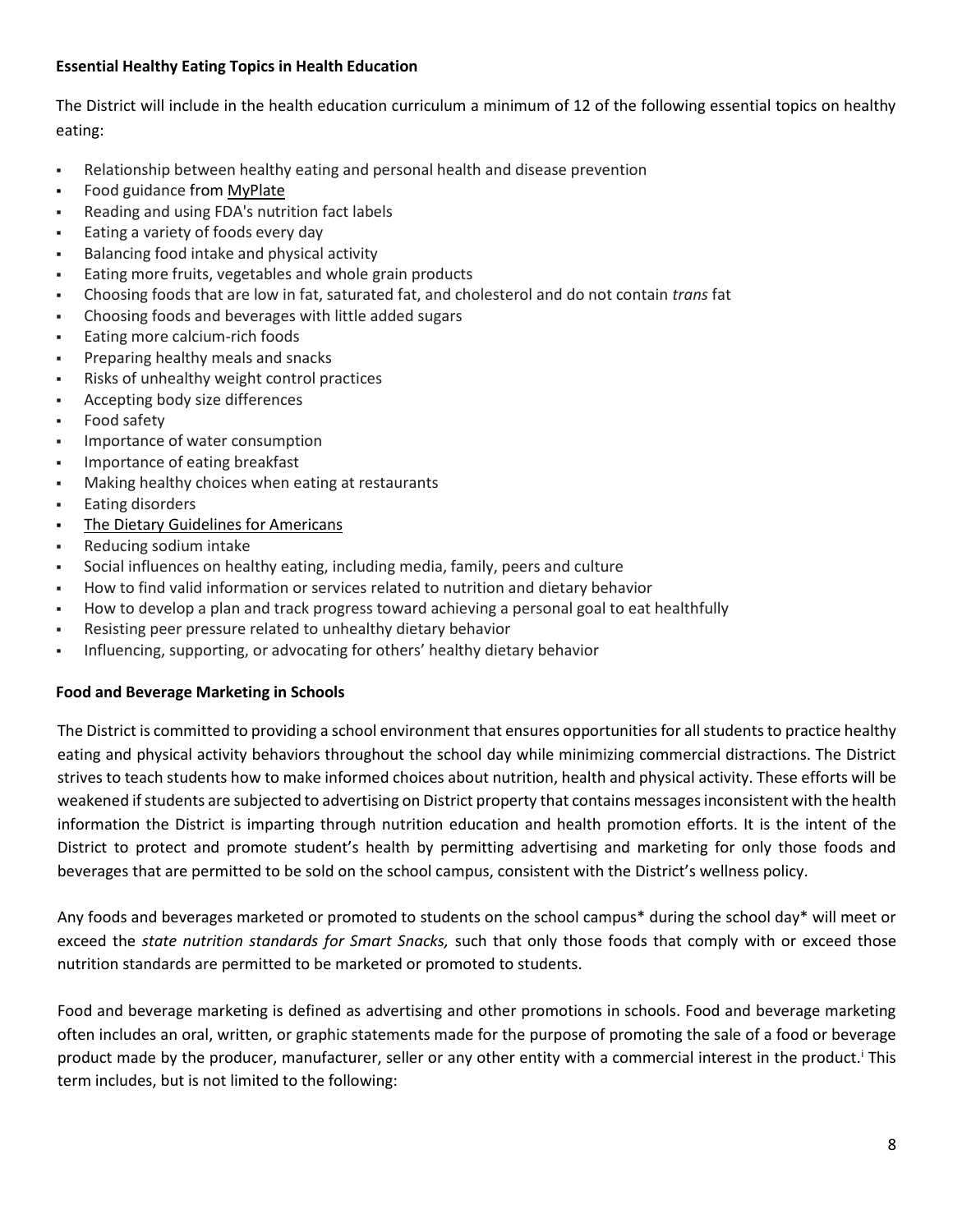- Brand names, trademarks, logos or tags, except when placed on a physically present food or beverage product or its container.
- Displays, such as on vending machine exteriors
- Corporate brand, logo, name or trademark on school equipment, such as marquees, message boards, scoreboards or backboards (Note: immediate replacement of these items are not required; however, districts will replace or update scoreboards or other durable equipment when existing contracts are up for renewal or to the extent that is in financially possible over time so that items are in compliance with the marketing policy).
- Corporate brand, logo, name or trademark on cups used for beverage dispensing, menu boards, coolers, trash cans and other food service equipment; as well as on posters, book covers, pupil assignment books or school supplies displayed, distributed, offered or sold by the District.
- Advertisements in school publications or school mailings.
- Free product samples, taste tests or coupons of a product, or free samples displaying advertising of a product.

As the District/school nutrition services/Athletics Department/PTA/PTO reviews existing contracts and considers new contracts, equipment and product purchasing (and replacement) decisions should reflect the applicable marketing guidelines established by the District wellness policy.

## **VI. Physical Education (PE), Physical Activity (PA), and Health Education Requirements**

EBRPSS's goal of physical education/physical activity is to develop physically literate individuals who have the knowledge, skills, and confidence to enjoy a lifetime of healthful physical activity. Children and adolescents should participate in at least 60 minutes or more of physical activity every day according to the Centers for Disease Control and Prevention and Society of Health and Physical Educators – SHAPE America. A fundamental mission of EBRPSS schools is the promotion of healthy behaviors by providing individuals with knowledge, abilities, and skills to become healthy and productive citizens. During the school day, physical education, recess, and activity breaks give students a chance to be active.

All students shall be provided opportunities to be physically active on a regular basis. Opportunities for moderate to vigorous physical activity shall be provided through physical education and recess and may also be provided through school athletic programs, extracurricular programs, before- and after-school programs, programs encouraging students to walk or bicycle to and from school, in-class physical activity breaks, and other structured and unstructured activities.

**Daily Physical Education (P.E.) K-12:** All students in grades K-12, including students with disabilities, special health-care needs, and in alternative educational settings, should receive daily physical education (or its equivalent of 150 minutes/week for elementary school students and 225 minutes/week for middle and high school students) for the entire school year.

The district believes that health, nutrition, physical education and physical activity are part of the total educational and academic framework for all students that can and will build self-esteem, enhance social development and improve overall health. Physical activity during the school day (including but not limited to recess, physical activity breaks, and/or physical education) shall not be withheld as punishment for any reason.

Health education is any combination of learning experiences designed to help individuals and communities improve their health, by increasing their knowledge or influencing their attitudes.

Physical Education provides students with a planned, sequential, K-12 standards-based program of curricula and instruction designed to develop motor skills, knowledge and behaviors for active living, physical fitness, sportsmanship, self-efficacy and emotional intelligence.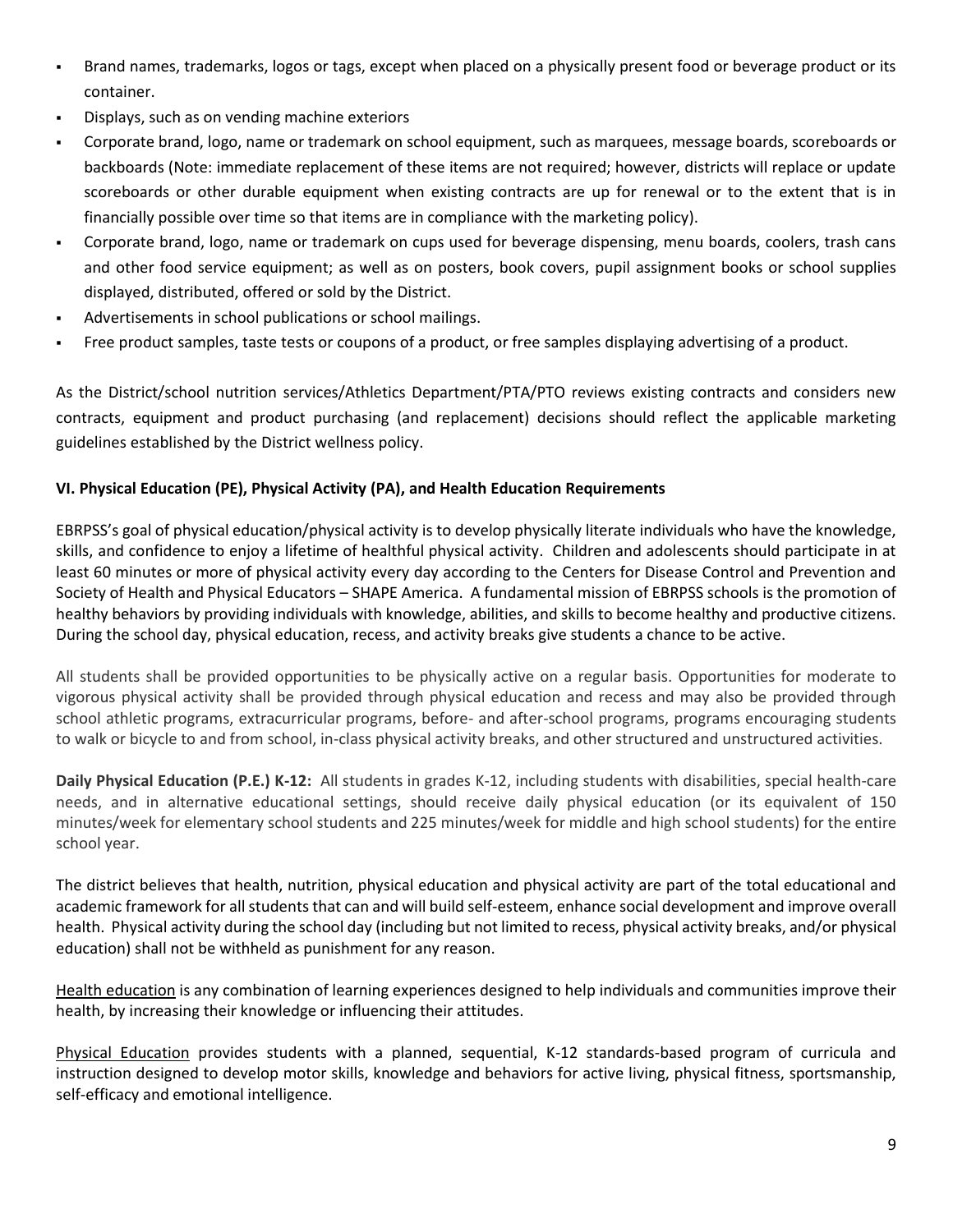Physical Activity is defined as any bodily movement produced by skeletal muscles that requires energy expenditure. Activities may include recreational, fitness and sport activities such as jumping rope, playing soccer, lifting weights, as well as daily activities such as walking to the store, taking the stairs or raking the leaves. Opportunities to accumulate physical activity during the school day include time spent in physical education class, classroom-based movement, recess, walking or biking to school, and recreational sport play that occurs before, during, and after school. Note: physical activity is a component of, but is not a substitute for, quality physical education.

Physical Literacy is the ability to move with competence and confidence in a wide variety of physical activities in multiple environments that benefit the healthy development of the whole person.

The EBRPSS will provide students with physical education and physical activity opportunities will be available for all students throughout the school year. The physical education program will incorporate the Louisiana PE Standards, will promote benefits of a physically active lifestyle and will help students develop skills to engage in lifelong healthy habits.

Physical Education/Physical Activity:

- Age appropriate physical education is activity that utilizes movement concepts, motor skills, cognitive skills and intensity appropriate for a student's state of development.
- Use of appropriate instructional strategies that provide meaningful inclusion of all students regardless of skill or fitness level, gender, race, or ethnic group
- Students with disabilities, special needs and/or who are unable to participate in the general physical education program will be provided an adaptive physical education program or other service(s) as determined by the Individual Education Plan (IEP) and IEP team.
- Provide a sequential physical education curriculum consistent with state and national standards for physical education
- Instruction should include a variety of motor skills that are designed to enhance the physical, mental, and social/emotional development of every child
- Provide maximum participation and ample practice opportunities for class activities
- The district will ensure that qualified, certified physical education teachers guide physical instruction in all elementary grades, as well as, in middle and high school physical education classes. The district will provide staff development for physical education instructors.
- The EBRPSS has appointed a certified Health and Physical Education teacher as the district's Supervisor of Health & Physical Education and Athletics. The role of the supervisor is to oversee the health and physical education/physical activity programs of the district.
- The [Louisiana Physical Education Content Standards](http://www.louisianabelieves.com/resources/library/teacher-support-toolbox-library/k-12-health-and-pe) should guide PE teachers
- Students are required to complete all health and PE/PA requirements for graduation as described in Bulletin 741-Louisiana Handbook for School Administrators sections 2318 through 2320.
- The District physical education program will include and promote student physical fitness through individualized fitness and activity assessments (via the, Fitnessgram, or other appropriate assessment tool).
- A partial listing of resources that promote physical activity in the classroom can be found at the end of this document.

# **VII. Tobacco Policy**

All tobacco products are prohibited on any school campus, school vehicle or parish school board property. School campus includes the elementary or secondary school building and buildings on that campus. School Board property shall include any portable buildings, field houses, stadiums, equipment storage areas, vacant land or any property owned, operated or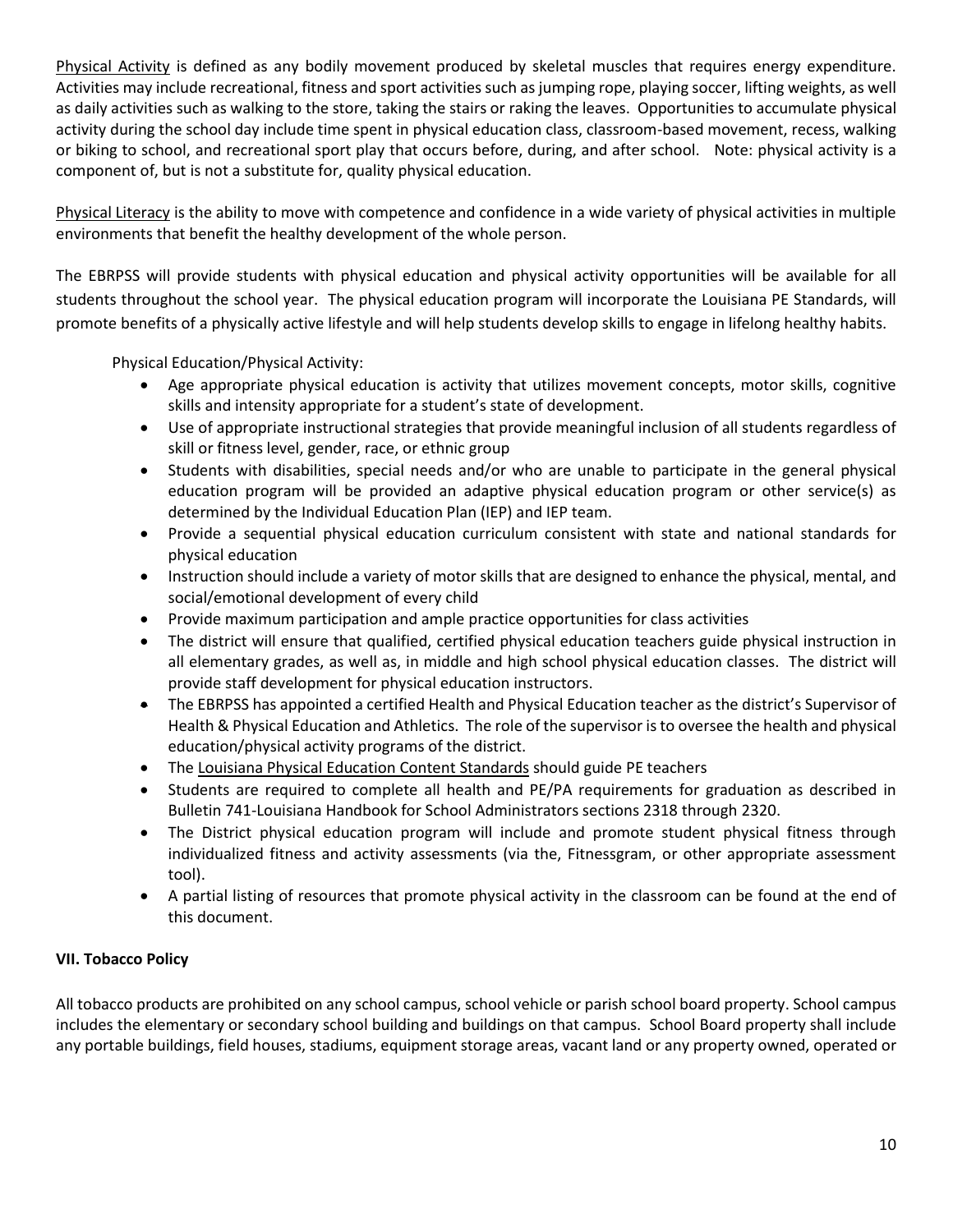leased by the board. All tobacco products are prohibited at school-sponsored functions away from school property. Tobacco advertising is prohibited in school buildings, at school functions and in school publications.

"Tobacco-Free" signs shall be displayed on school property. Notice of this policy shall be posted at the entrances to the grounds of each school and school building, and within school vehicles. School employees who violate 100% Tobacco-Free School Policy shall be referred to the Louisiana Quit-Line (1-800-QuitNow) which is a free counseling service for tobacco cessation.

Students and parents are given notice of this policy every year through the Student Rights and Responsibilities Handbook (see General Discipline Regulations: Administrator Intervention). Students and parents are required to certify that a copy of the handbook has been received and read.

As an alternative to punishing those students who are found in violation of this policy, students shall be referred to the school's health provider (Nurse, Health Center or Social Worker) for a tobacco intervention. The school's health provider shall have the option of referring the student to the Fax to Quit Louisiana Program, coordinated by the Department of Health and Hospitals Tobacco Control Program, which refers the student to the Louisiana Quit-line, a free counseling service done over the phone for tobacco cessation.

Students who violate 100% Tobacco-Free School Policy shall be disciplined following the outlines in the Student Rights and Responsibilities Handbook.

### **VIII. Other School-Based Wellness Initiatives**

EBRPSS has taken a proactive approach to meeting the multiple and often-complex health care needs of the student population. This is supported by the contractual relationship with Health Centers in Schools to oversee the school nursing program, the school-based health center program and other population health initiatives.

The intent is to identify, develop and implement wellness and health initiatives district wide through the many opportunities that exist within Student Health Services. We recognize that school nurses, school-based health center staff, and other partners are an integral part of the overall success of the wellness initiatives; health professionals provide a venue for strengthening the wellness policies, as well as other school-based wellness initiatives. For the purpose of this policy, this section will not address the many roles and responsibilities of the school-based health program, but will focus on the following ways it augments the district's wellness initiatives:

- School-based medical providers will create a safe school environment for food-allergic students through the consistent utilization of **Voluntary Guidelines for Managing Food Allergies in Schools** training recommendations for teachers and cafeteria personnel*.* Members of the SHAC will randomly and periodically monitor select schools for compliance with the Voluntary Guidelines for Managing Food Allergies in Schools as well as to ensure a workable IHP exists for food-allergic students.
- **I CARE** is the alcohol, drug abuse, and violence prevention program for the district. It provides prevention coordination and intervention directly in schools through specialists who are licensed and trained to implement prevention curricula and strategies. Mandates in state law require the following:
	- $\checkmark$  Students in grades K-9 receive 16 contact hours and students in grades 10-12 receive a minimum of eight contact hours in substance abuse/prevention education
	- $\check{\phantom{\phi}}$  One hour of professional development for all school employees in substance abuse prevention (signs and symptoms, referral procedures and alternatives to discipline procedures)
	- $\checkmark$  Two hours of professional development in suicide prevention for all school employees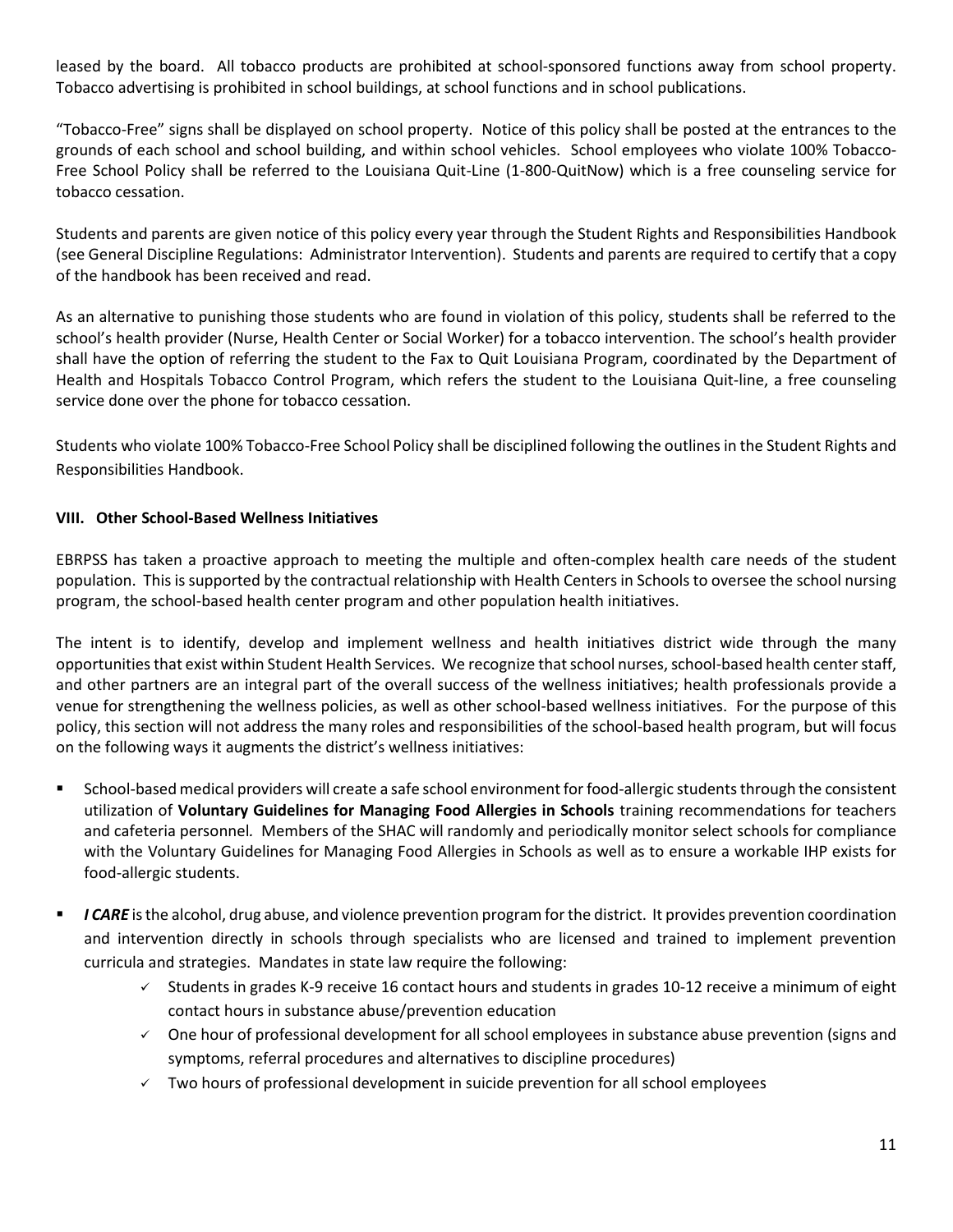- $\checkmark$  Four hours of professional development to enable school staff and personnel to detect, prevent and end bullying
- $\checkmark$  *I CARE* assists the district in meeting the above mandates by providing live workshops, online in-services, and purchasing, implementation and ongoing support of social-emotional prevention curricula in all school grades Pre-K-12.
- School-based medical and mental health staff will advocate healthier eating habits and increased physical activity by promoting the 5-2-1-0+10 concept through visual messages, as well as using the concept as a guide for nutritional counseling for students identified with unhealthy weights.

Five servings of fruits and vegetables each day Two hours of screen time only One hour of vigorous physical activity Zero sugary drinks + Ten hours of sleep every night

- The district will provide for health, safety and wellness news for staff and students via designated link on each school's webpage and through various communication vehicles; Health Centers in Schools will assume responsibility for updating information, coordinating with several EBRPSS departments that work in communications and publishing newsletters.
- Health Centers in Schools staff performs an Environmental Survey four times a year that examines each physical plant of the school for cleanliness, availability of soap and towels for good hand washing by students and adults, maintenance of the automatic external defibrillators on middle and high school campuses and other important health-related areas. Team members that use the survey also monitor the efficacy of the Epi-pens that are deployed on each campus to ensure that the medication has not been outside of the temperature range that would de-activate the medication. The Wellness Coordinator reviews each set of environmental surveys for compliance and reports deficiencies to the HCS Liaison.
- EBRPSS has implemented a process that prevents the spread of disease and if disease is found, another process that involves a team of people who work to ensure student safety on campus.
- Health Centers in Schools school-based health centers follow the Louisiana Office of Public Health Best Practices for Prevention in SBHCs—Screening for Tobacco Use.
- The LSU Ag Center's Smart Bodies and Smart Choices programs are conducted with many EBRPSS elementary schools annually. *Smart Bodies*is an interactive educational program designed to help prevent childhood obesity. A joint initiative if the LSU Ag Center and Blue Cross and Blue Shield of Louisiana Foundation, *Smart Bodies* integrates classroom activities with hands-on learning to teach children how to build strong bodies and develop active minds. The *Smart Choices* program provides hands-on, interactive nutrition education with youth and adults. It is the goal of the program is to help participants to acquire the knowledge, skills, attitudes and changed behavior necessary for nutritionally sound diets; which contributes to their overall personal development.
- The OLOL Children's Health Project "Blue Buses" deploy onto school campuses where HCS does not have full-time team members or a school-based health center.
- All teachers and school staff have access to Health Teacher, a web-based health education program as well as Go Noodle, an interactive way to get students exercising in the classroom. All of the information on the Health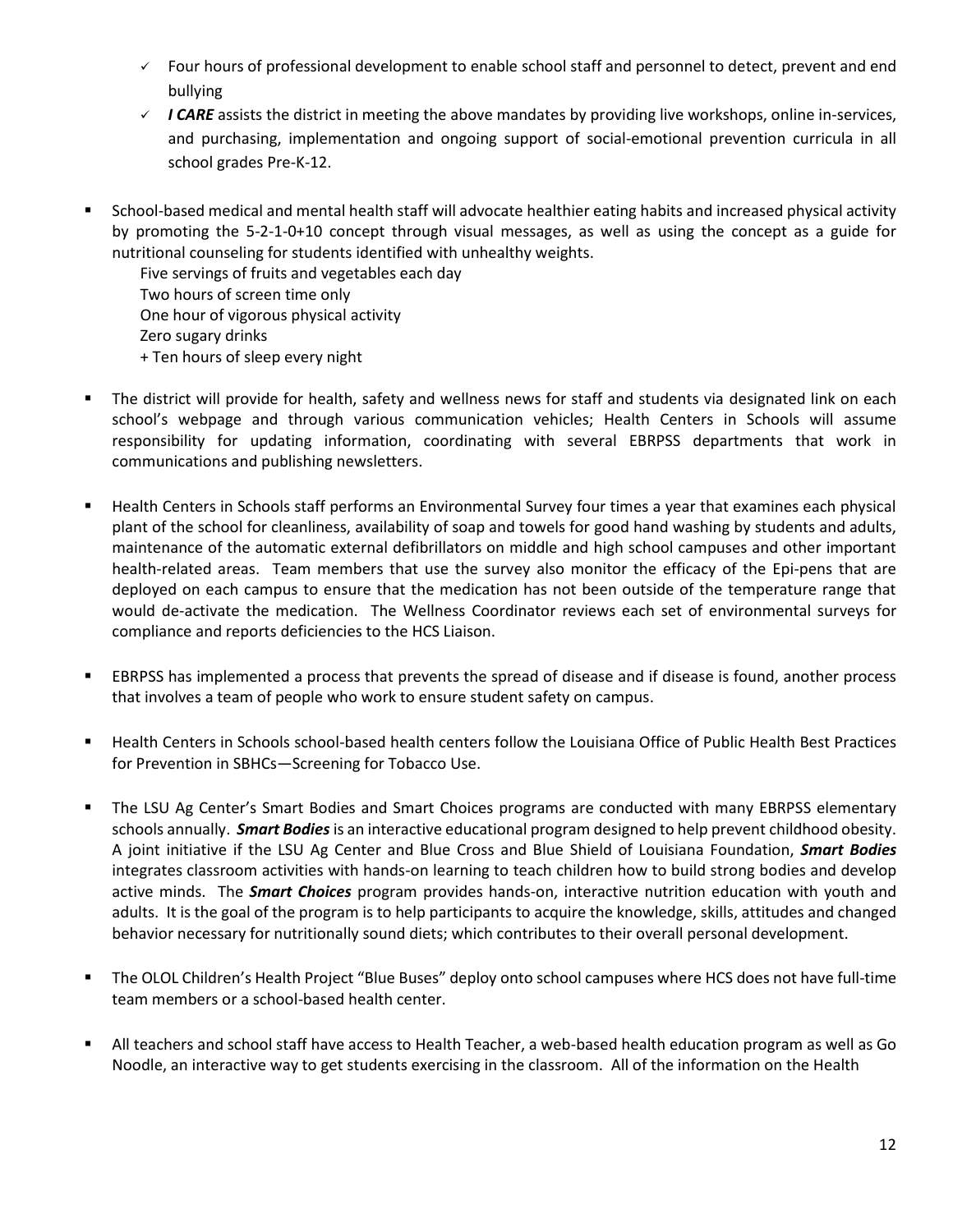Teacher and Go Noodle websites has been correlated to the State of Louisiana teaching standards so that teachers can identify a way to meet the standard through the interactive program on-line.

### **IX. Continuous Quality Improvement/Compliance**

### *Operational Responsibility:*

The Superintendent and/or designated school personnel and SHAC members will assume operational responsibility to ensure that district-wide schools are meeting the tenets of the Wellness Initiatives. The SHAC will determine a two-three year focus for the EBRPSS with goals and action plans. Each year the SHAC will report to the EBR School Board on progress toward goals. Ongoing quality assessments and monitoring are essential to determine the effectiveness of the Wellness Initiatives and overall impact on student health and wellness. Continuous quality improvement efforts are instrumental in determining future changes to the policy and identifying areas that need improvement.

The Food Service Director will assume operational responsibility for compliance with state and federal nutritional requirements for school meals. A report of findings and/or any changes to the requirements will be made annually to the EBRPSS Superintendent and SHAC.

The district recognizes that the Wellness Initiatives set forth in this policy serve as a framework and that implementation will occur incrementally, based on priority and needs assessment(s).

An annual summary report will be made by the SHAC to EBRPSS concerning the progress toward healthier students (see Wellness Policy, III. C); this report will be issued no later than August of the next school year and include suggestions to strengthen health and wellness initiatives in the school district.

### **Needs Assessment and Evaluation:**

The SHAC and other school personnel, as assigned, will perform a needs assessment of the school environment and Wellness Initiatives prior to implementation and periodically, thereafter. The needs assessment will assist in setting priorities for implementation of the Wellness Initiatives, as well as setting goals.

The district advocates the use of CDC's *School Health Index (SHI)* for the initial and ongoing assessment of the school environment. Our intent is to be able to benchmark with research-based school health programs and compare data, as appropriate.

The SHI will serve as a self-assessment for identifying strengths and weaknesses of our Wellness Initiatives and school environment, specifically the modules for healthy eating, physical activity and asthma.

The SHAC may also use other data collection and assessment tools for the purposes of identifying perceived needs and/or real needs within the district that include, but are not limited to:

-School statistical reports (such Health Related Illnesses)

- -Parish statistical reports
- -Observations/interviews with school personnel
- -Surveys for targeted groups/populations

The district may also utilize any of CDC's published Division of Adolescent and School Health (DASH) assessment tools for a particular area such as the PECAT (Physical Education Curriculum Analysis Tool) or the HECAT (Health Education Curriculum Analysis Tool).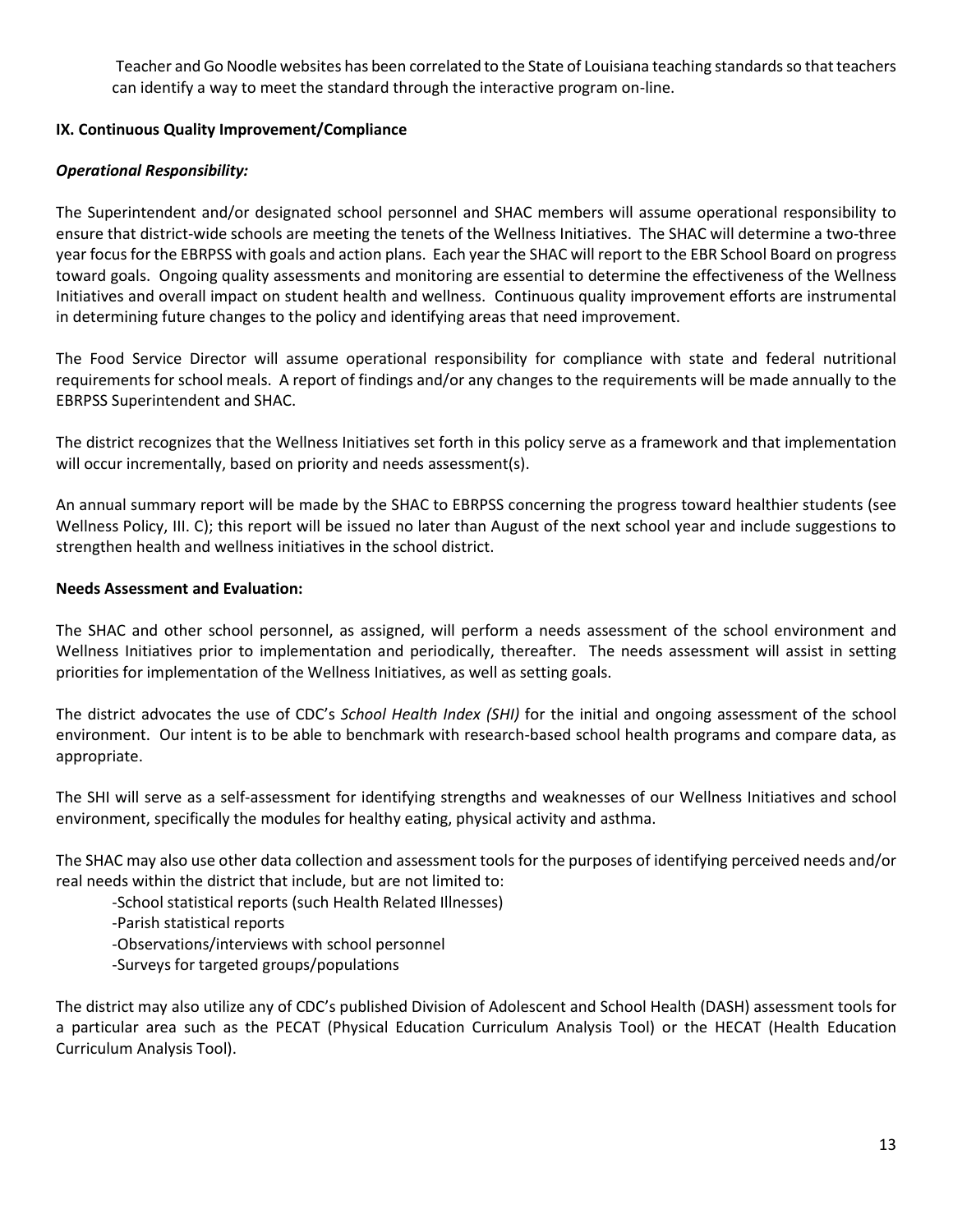Evaluation will be an ongoing continuous process and the basis for revision and/or changes to practices relevant to the health and wellness of students. As part of the evaluation process, the SHAC will provide a written summary of the progress and effectiveness of the Wellness Initiatives in the annual report summary each year in August.

### **X. Communication and Promotion**

EBRPSS promotes the Wellness Initiatives by:

- Releasing information connected to the policy via various newsletters
- Providing trainings for teaching staff as well as health staff about the policy and its impact on both systems
- Sharing the policy with partners and solicit their support in promotion of the policy in schools and in the community
- Sharing successful projects on school campuses that address wellness with all schools
- Reviewing data from surveys of students, faculty and parents that has been examined by the SHAC on an annual basis
- Using data from surveys to inform and assist the SHAC in the promotion and potential revision of the Wellness Initiatives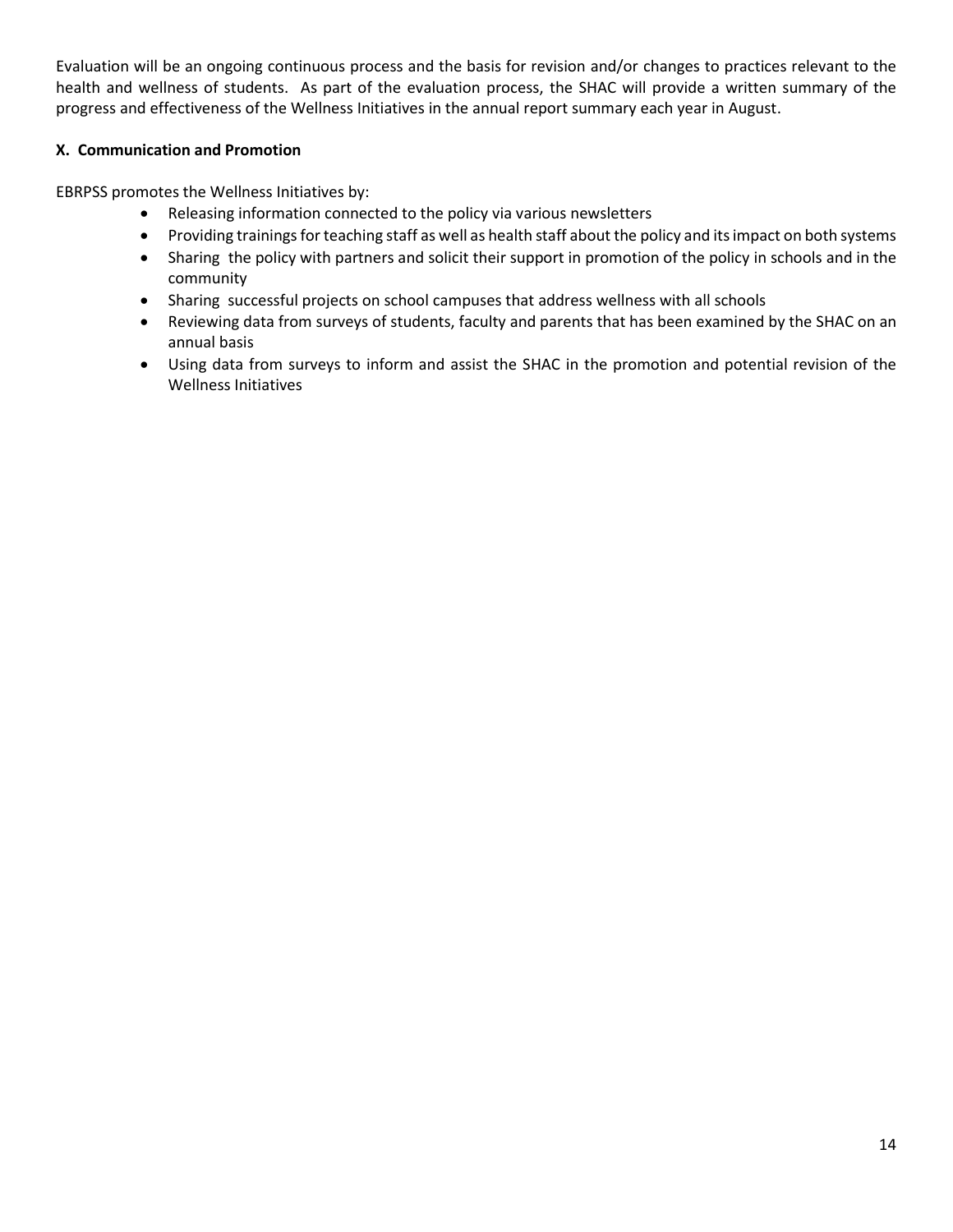## **Documents Referenced in Policy**

- 1. Best Practices, LA OPH Preventive Screening for Use of Tobacco
- 2. Department of Health and Hospitals, Title 51, Louisiana Office of Public Health Sanitary Code
- 3. EBRPSS Tobacco Policies for Employees and Students, including Section 13 of the Student Handbook
- 4. EBRPSS Crisis Management Plan
- 5. Five-Two-One-Zero + 10 (5-2-1-0+10), used by SBHC, school nursing staff, and health and PE educational staff members
- 6. Glossary of Terms—School Health Advisory Council
- 7. Child Nutrition and WIC Reauthorization Act of 2004, 7CFR 210.30(c)3
- 8. Pennington's Vending Snacks meeting Recommended Criteria
- 9. Revised Statute 17:17D, enacted in the 2009 Regular Session of the Louisiana Legislature
- 10. Revised Statute 17:197.1 (2005 Louisiana Legislature)
- 11. Voluntary Guidelines for Managing Food Allergies in Schools

### **References:**

- *Action for Healthy Kids: LA State Profile on Nutrition and Fitness*
- *Alliance for a Healthier Generation: School Beverage Guidelines*
- *CDC MMWR Recommendations and Reports, June 1996: Guidelines for School Health Programs to Promote Lifelong Healthy Eating*
- *Code of Federal Regulations, Title 7, Part 210*
- *Child Nutrition and WIC Reauthorization Act of 2004 - Section 204 of Public Law 108-265*
- *Food Allergy and Anaphylaxis Network*
- *LA Department of Education: Health and Safety Curriculum Standards (Bulletin 103)*
- *LA Department of Education: Physical Education Curriculum Standards (Bulletin 102)*
- *LSU Agriculture Center: Smart Bodies Program*
- *National Association of State Boards of Education Policy Update: New Guidelines on Beverages for Sale in Schools*
- *National Association for Sport and Physical Education*
- *Pennington Biomedical Center's Vending Snacks Meeting Recommended Criteria—see website at <http://www.pbrc.edu/>*

### **Websites Containing Information Pertinent to this Document**

East Baton Rouge Parish School System— <http://www.ebrschools.org/> Health Centers in Schools— <http://www.schoolhealthathcs.org/> Louisiana Fit Kids— <http://louisianafitkids.com/> Pennington Approved Smart Snacks (in conjunction with the LDOE) can be found at [https://www.pbrc.edu/training-and](https://www.pbrc.edu/training-and-education/pdf/Approved_listing.pdf)[education/pdf/Approved\\_listing.pdf](https://www.pbrc.edu/training-and-education/pdf/Approved_listing.pdf)

LA School Health and Safety Curriculum - <http://www.louisianabelieves.com/>

These websites offer information on the integration of health promotion activities into regular classroom lessons.

- [www.bam.gov](http://www.bam.gov/)
- [www.GrowUpHealthy.gov](http://www.growuphealthy.gov/)
- [www.Actionforhealthykids.org](http://www.actionforhealthykids.org/)
- [www.choosemyplate.gov](http://www.choosemyplate.gov/)
- [www.take10.net](http://www.take10.net/)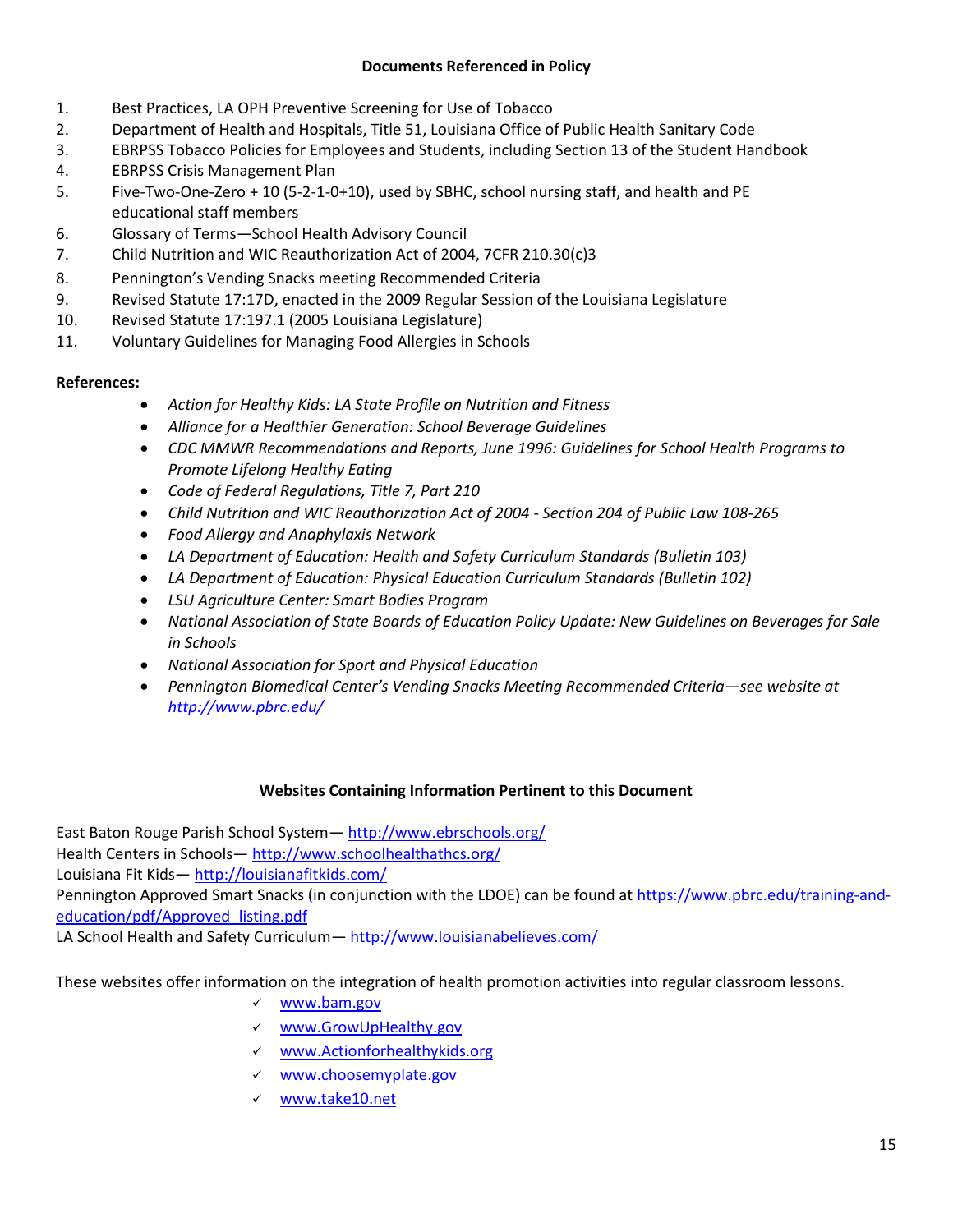- [www.heart.org](http://www.heart.org/)
- [www.emc.cmich.edu/brainbreaks/](http://www.emc.cmich.edu/brainbreaks/)
- www.HealthTeacher.com
- [www.smartbodies.org/default.aspx](http://www.smartbodies.org/default.aspx)
- [www.fns.usda.gov/TN](http://www.fns.usda.gov/TN)

Schools can search the websites below for information concerning healthy options for fund-raisers

- [www.PTOtoday.com](http://www.ptotoday.com/)
- [www.fundraising-ideas.com](http://www.fundraising-ideas.com/)

Schools can find additional ideas to increase physical activity at the websites listed below:

- www.sparkspe.org
- www.flaghouse.com
- www.fns.usda.gov
- [www.shapeamerica.org](http://www.shapeamerica.org/) (NASPE)
- [www.heart.org](http://www.heart.org/)
- [www.louisiana2step.com](http://www.louisiana2step.com/)
- $\times$  [www.pecentral.org](http://www.pecentral.org/)
- [www.healthybr.com](http://www.healthybr.com/)
- $\checkmark$  [www.NFLRush.com](http://www.nflrush.com/) NFL Play 60 and Fuel Up to Play 60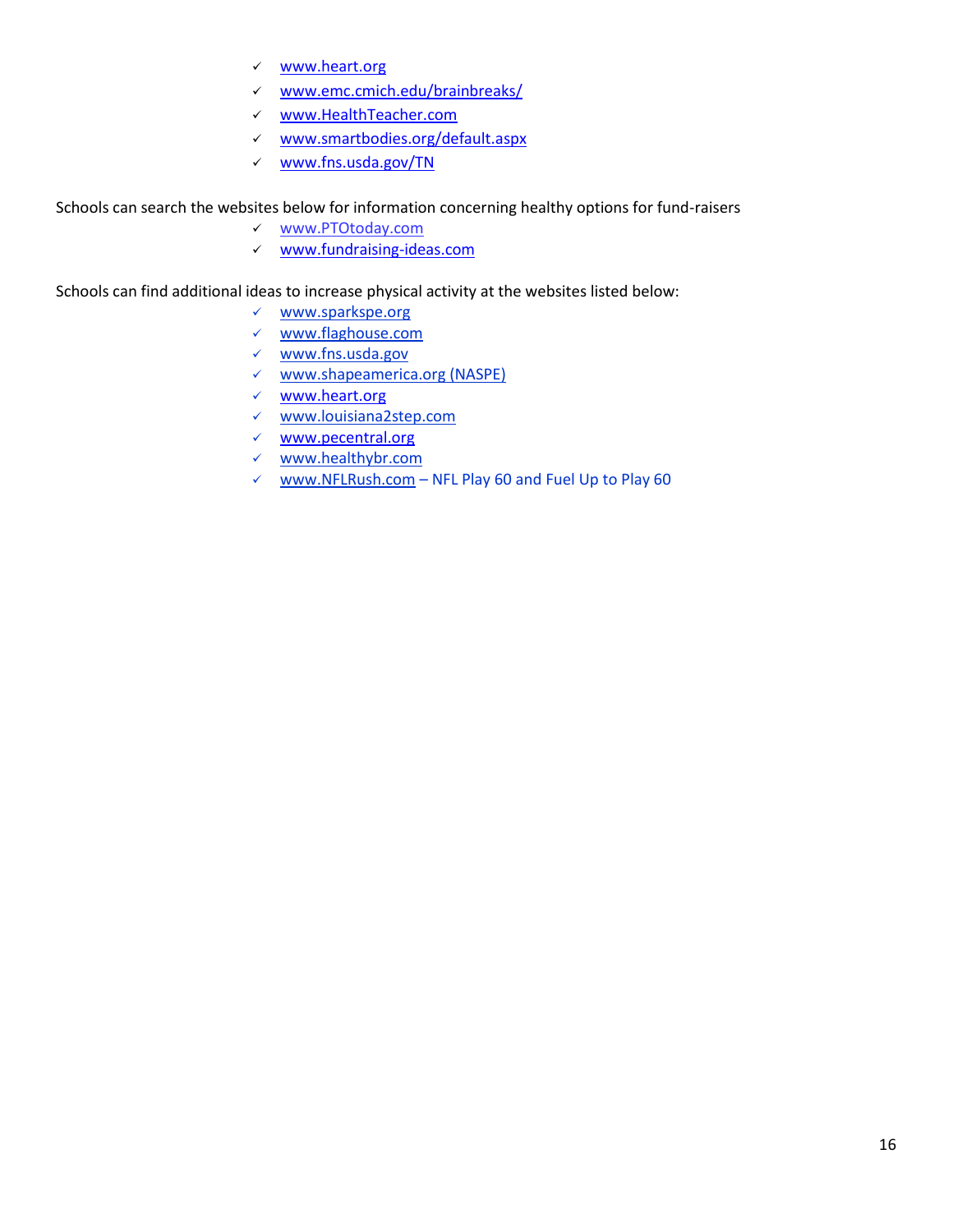#### **REGULAR MEETING OF THE EAST BATON ROUGE PARISH SCHOOL BOARD SEPTEMBER 21, 2017**

The East Baton Rouge Parish School Board met at the School Board Office at 1050 South Foster Drive, Baton Rouge, Louisiana at 5:00 p.m. on the twenty-first day of September, 2017, and convened in regular session. The Vice-President called the meeting to order with the following members present: Mr. Mark Bellue; Ms. Vereta T. Lee; Dr. Kenyetta Nelson-Smith; Ms. Dawn Chanet Collins; Ms. Evelyn Ware-Jackson, President; Ms. Jill C. Dyason; Mr. Michael Gaudet; Mrs. Connie Bernard, Vice-President, and Mr. David Tatman.

Others present were: Mr. Warren Drake, Superintendent; Mr. Domoine Rutledge, General Counsel; Mr. Adam Smith, Associate Superintendent; Mr. Ben Necaise, Associate Superintendent; Dr. Quentina Timoll, Assistant Superintendent for Curriculum and Instruction; Mrs. Andrea O'Konski, Chief Officer for Accountability and Assessments; Mr. James Crochet, Chief Officer for Business Operations; Mrs. Millie Williams, Chief Officer for Human Resources; Mr. Gary Reese, Chief Officer for Student Support Services; and Mr. Richard Ellis, Chief Officer for Technology.

School Board Member Dawn Collins gave the invocation. Cadet Captain Mel Adolfo, Cadet Battalion Commander led the Pledge of Allegiance accompanied by Retired Colonel William Laigaie.

#### **Approval of the School Board Minutes for the Regular School Board Meeting of August 17, 2017 and Committee of the Whole Meeting of September 7, 2017**

#### **By Mr. Tatman**

Resolved, that the reading of the minutes of the East Baton Rouge Parish School Board Regular meeting of August 17, 2017, and Committee of the Whole meeting of September 7, 2017, be dispensed with and that they be approved as published in the Official Journal.

#### **Seconded By Dr. Nelson-Smith**

#### **Unanimously adopted by a vote of all the members.**

#### **Board Received Personnel Changes for Information Only**

#### **Board Received Monthly Financial Report for Information Only**

**Unfinished Business** 

#### **Approval of Superintendent's Contract Extension**

#### **By Mr. Tatman**

Resolved, that the East Baton Rouge Parish School Board does hereby approve the contract extension for the Superintendent of Schools and related matters.

#### **Seconded By Ms. Dyason**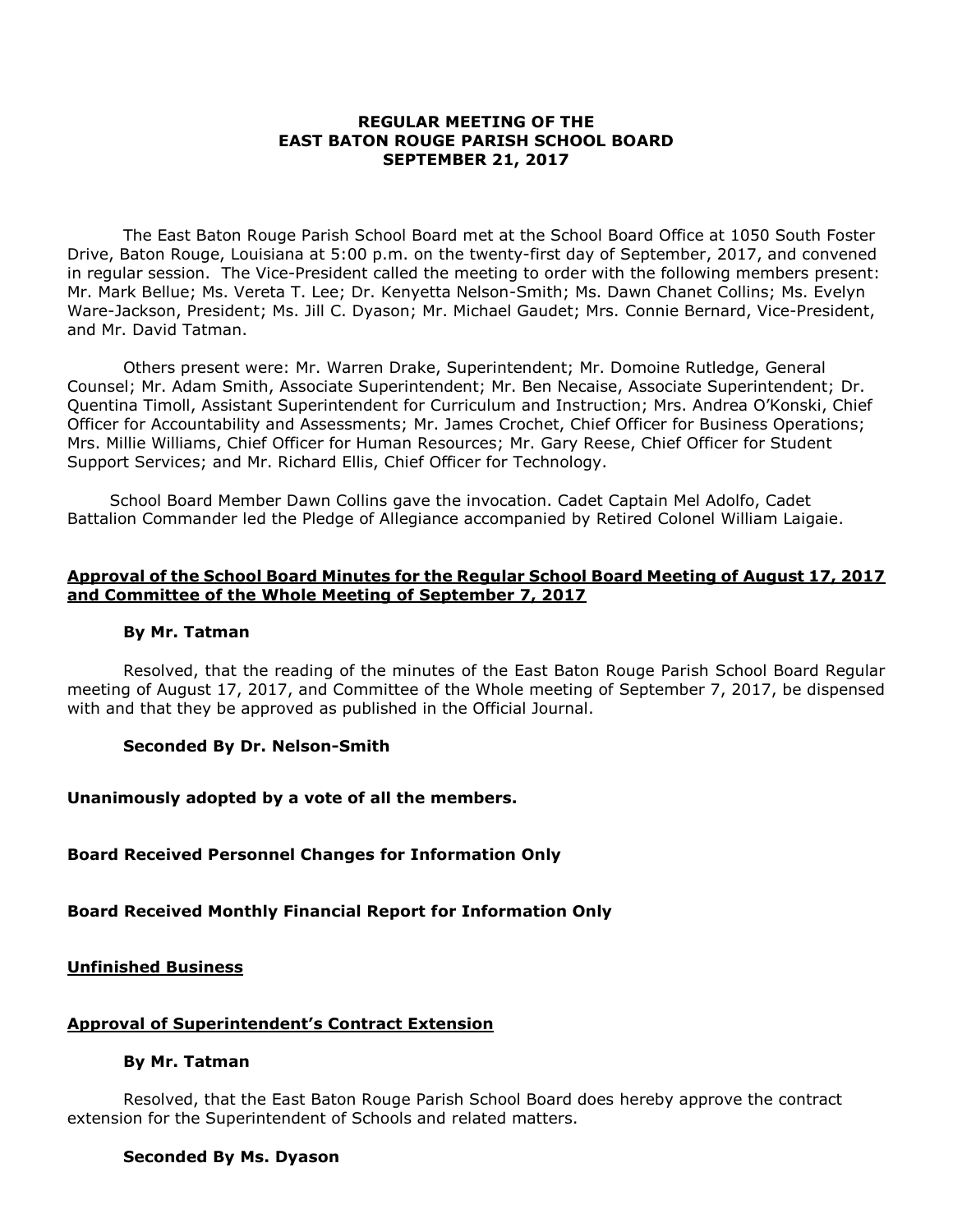**Unanimously adopted by a vote of all the members.**

### **Approval of Cooperative Endeavor Agreement Amendment between the East Baton Rouge Parish School Board, the City of Baton Rouge/Parish of East Baton Rouge, the East Baton Rouge District Attorney, and the Office of the Sheriff for the Parish of East Baton Rouge to Operate and Sustain the Family and Youth Service Center**

### **By Vice-President Bernard**

Resolved, that the East Baton Rouge Parish School Board does hereby approve the Cooperative Endeavor Agreement Amendment between the East Baton Rouge Parish School Board, the City of Baton Rouge/Parish of East Baton Rouge, the East Baton Rouge District Attorney, and the Office of the Sheriff for the Parish of East Baton Rouge in the amount of \$100,000.00 per year for a period of five (5) years to operate and sustain the Family and Youth Service Center commencing July 1, 2017, and ending June 30, 2022.

### **Seconded By Ms. Lee**

### **Unanimously adopted by a vote of all the members present. (Mr. Gaudet was absent.)**

### **Approval of Consent Agenda Items, Excluding Item #14**

### **By Ms. Lee**

Resolved, that the East Baton Rouge Parish School Board does hereby approve the Consent Agenda items, excluding item #14.

### **Seconded By Dr. Nelson-Smith**

### **Unanimously adopted by a vote of all the members present. (Mr. Gaudet was absent.)**

## *The following items were approved as part of the Consent Agenda:*

Approval of the following grants:

- a) Junior League of Baton Rouge 2017-2018 Painted Playground Project in the amount of \$12,000.00 to provide approximately twenty (20) schools with a place to encourage activity through games and agility practices from "directions" painted on the ground and package play kits.
- b) Deborah Rochelle Teacher grants in the amount of \$24,213.00.
- c) National Institute of Justice (NIJ) School Safety research grant amendment in the amount of \$23,000.00 to include McKinley High School.

Approval of professional services contracts between the East Baton Rouge Parish School Board and the following:

- a) Moving Forward N' Education, LLC, in the amount of \$75,000.00 to provide tutoring and remediation services for students at Hosanna Christian Academy of Baton Rouge for the period of August 31, 2017, through June 30, 2018. (Funding Source: Title I – Non-Public)
- b) Teach 4 LIFE Enterprise, LLC, in the amount of \$27,500.00 to provide professional development to teachers and parents at South Baton Rouge Charter for the period of August 21, 2017, through May 30, 2018. (Funding Source: Title I)
- c) Teach 4 LIFE, LLC, in the amount of \$15,000.00 to provide professional development for